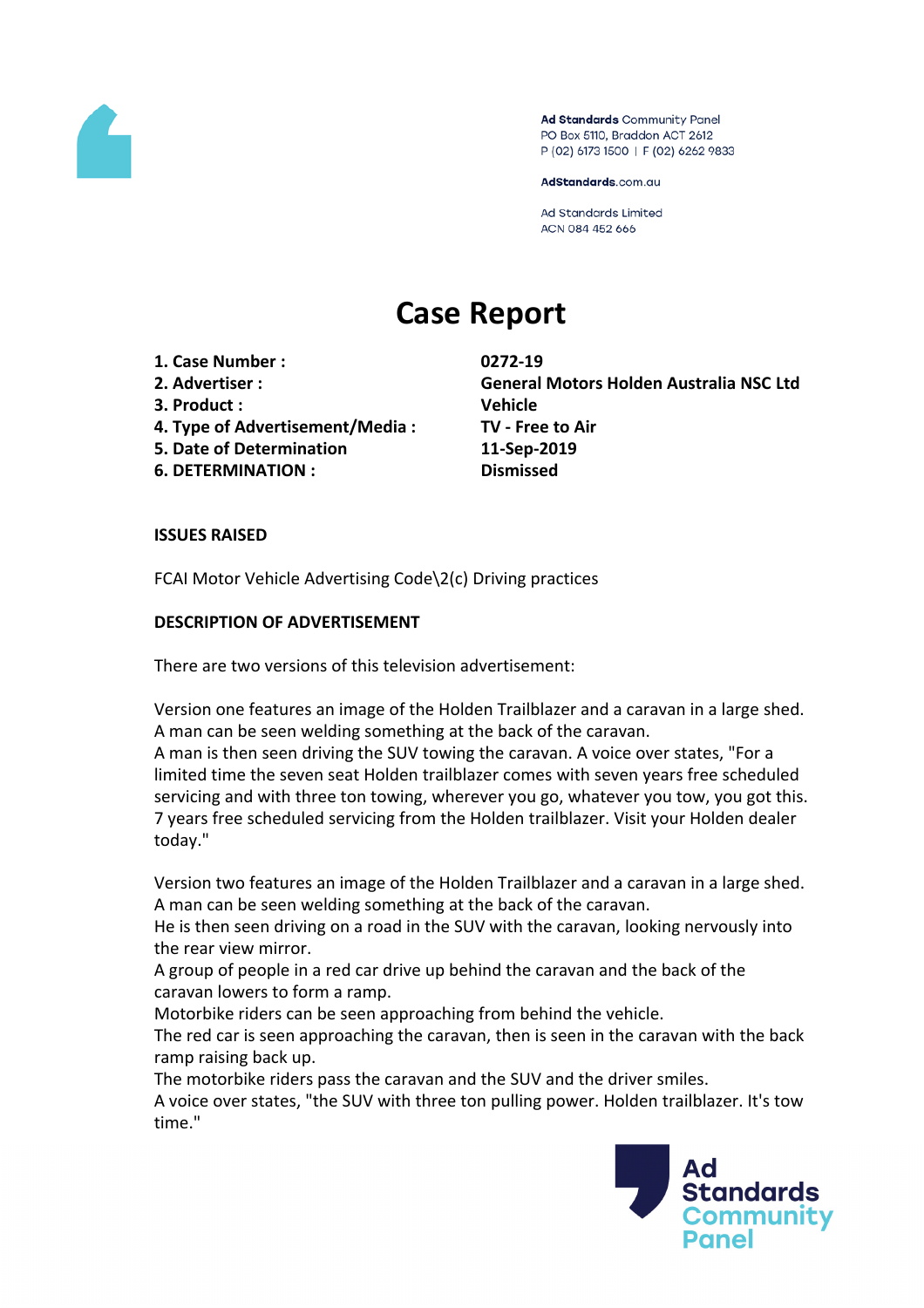

#### **THE COMPLAINT**

A sample of comments which the complainant/s made regarding this advertisement included the following:

*I am a Grey Nomad and as such very aware of the ramifications of not following the laws pertaining to Towing a caravan. As far as I am aware the Laws in ALL States and territories in Australia require the to vehicle to have mirrors which can see down the side of the trailer or caravan which is being towed. The latest Holden advert shows a vehicle towing a trailer that is not fitted with mirrors that can see down each side. The general public will see that ad and think that they do not have follow the laws re towing mirrors.*

*I can tell you from driving hundreds of thousands of miles all over the world that the need for these mirrors is a real safety issue. Holden should ensure their ads depict situations that have the vehicles complying with relevant laws.*

*The vehicle set up in the ad is illegal as the car towing the caravan is not fitted with extended wing mirrors which are mandatory when towing a caravan of the size shown in the commercial. I don't find it offensive, just irresponsible of the advertiser showing something that would incur any driver a serious fine.*

## **THE ADVERTISER'S RESPONSE**

Comments which the advertiser made in response to the complainant/s regarding this advertisement include the following:

## *A description of the advertisement*

*The Complaint relates to an advertisement for the Holden Trailblazer, as part of the Holden's SUV range marketing campaign ("Advertisement"). The Trailblazer is Holden's tough 4x4 SUV with strong towing capability – namely a 3 tonne towing capacity offering for the many Australians who love to get out and explore our great outdoors with their caravan, boat or trailer.*

*The Advertisement versions are derived from the Hollywood-style Holden SUV Range Heist advertisement ("SUV Range Advertisement"), where a band of unlikely heroes use the range of Holden SUVs to steal back a painting from a mansion party and restore it to its rightful home – a public art gallery. This is discussed in more detail below. The specific role that the Trailblazer plays in the story is to conceal an escaping Holden Equinox in a custom-built caravan trailer in order to evade pursuing 'villains' on motorbikes. In doing so, our heroes are successful and return the painting to its original home.*

*The Advertisement features a sequence of towing shots to creatively convey the towing credentials of the vehicle. The Trailblazer winds its way through beautiful countryside effortlessly with the caravan in-tow, creatively showing what an Aussie towing adventure could be like behind the wheel of the SUV.*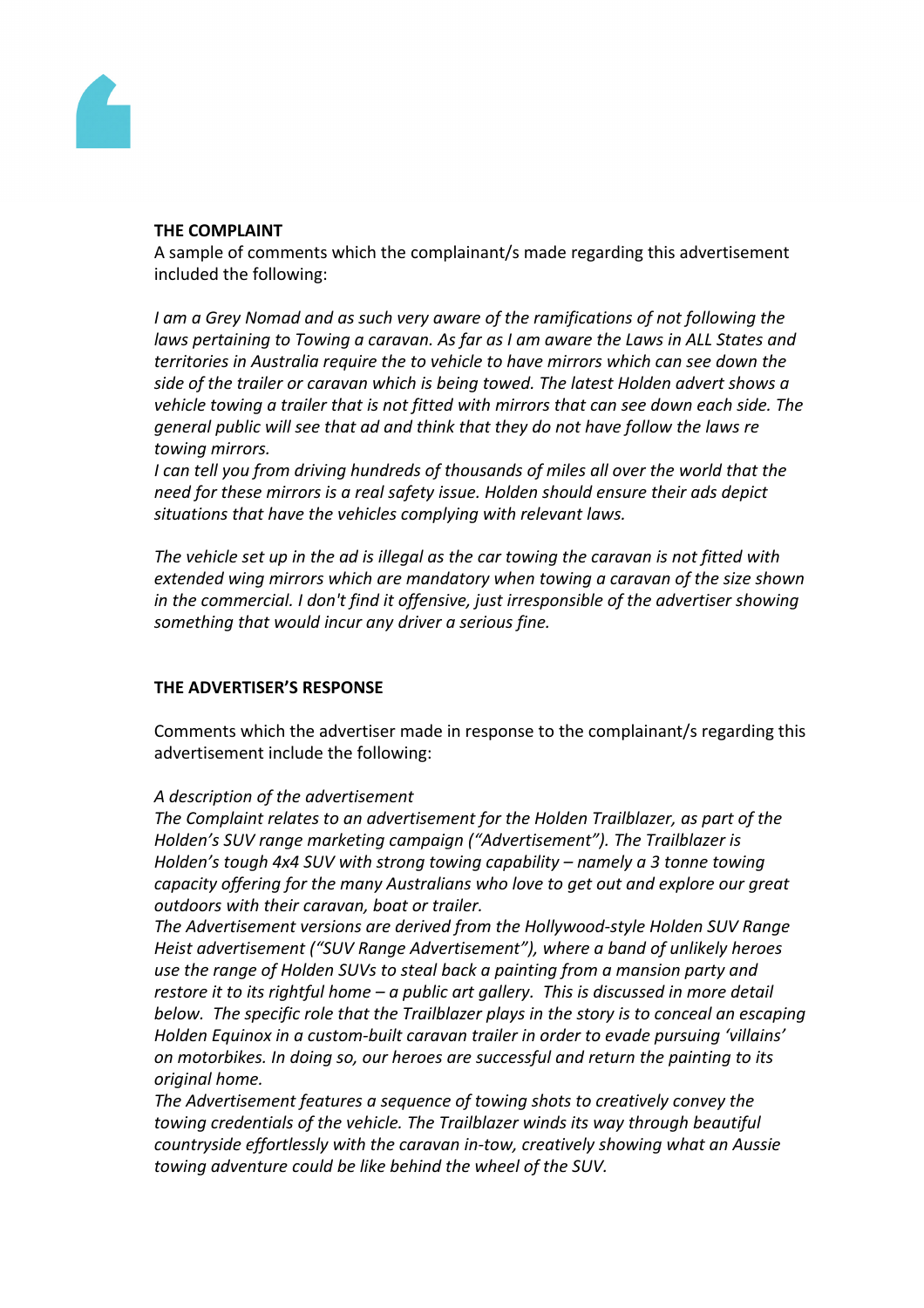

## *Holden's comments in relation to the complaint*

*Holden takes its legal responsibilities under the Competition and Consumer Act, AANA Advertiser Code of Ethics and the Federal Chamber of Automotive Industries Voluntary Code of Practice for Motor Vehicle Advertising (Code), very seriously. This reflects Holden's robust commitment to complying with advertising and motor vehicle safety regulations.*

# *The Advertisement*

*The Complaint relates to an Advertisement which was broadcast on television. As stated above, the Advertisement forms part of a broader campaign. The SUV Range Advertisement is titled "A Holden Heist" and it depicts a cliché, Hollywood-style heist, where the "heroes" use a range of Holden SUVs to escape the pursuing "villains". The SUV Range Advertisement starts with the heroes performing a daring heist. The heroes jump into their Holden SUVs and are pursued by a black van and the villains on motorcycles. Using the features of each SUV, the heroes are able to escape, and return the painting to its rightful place (albeit the painting falls to the ground as some comic relief at the end of the Advertisement). Examples of this include:*

*• The small Trax squeezing through tight alleyways where the large black van cannot;*

*• The Trax hiding in a laneway while our heroes drop through a man-hole to the waiting Equinox; - A game of cat-and-mouse between the Equinox and motorcycles in a shipyard;*

*• The Equinox hiding in plain sight in front of a billboard of the same Holden Equinox; and*

*• The Equinox driving into a hidden trap door at the back of a decoy caravan towed by the Trailblazer, to eventually escape for good.*

*As already stated, the Advertisement versions is cut from the SUV Range Advertisement and is designed to showcase the towing credentials of the vehicle. The Trailblazer winds its way through beautiful countryside effortlessly with the caravan in-tow.*

## *The Complaint*

*The concern raised by the complainant relates to the absence of extended wing mirror ("EWM") accessories fitted to the Trailblazer. The Complainant asserts that as far as they are aware, the various state laws require EWMs be fitted whenever a trailer or caravan is being towed. The Complainant asserts that Holden should ensure that its ads depict situations which are in full compliance with relevant road laws.*

## *Relevant Road Laws and Legislation*

*Holden has reviewed relevant road law legislation and confirms there are no specific rules pertaining to the mandatory use of EWM when towing a caravan, boat or trailer in any state or territory in Australia. There are requirements that general rearward visibility is ensured so that proper control is maintained when driving a vehicle. It's generally accepted that rear vision mirror visibility must be maintained (as mandated in Vehicle Standard (Australian Design Rule 14/02 - Rear Vision Mirrors) 2006) and a*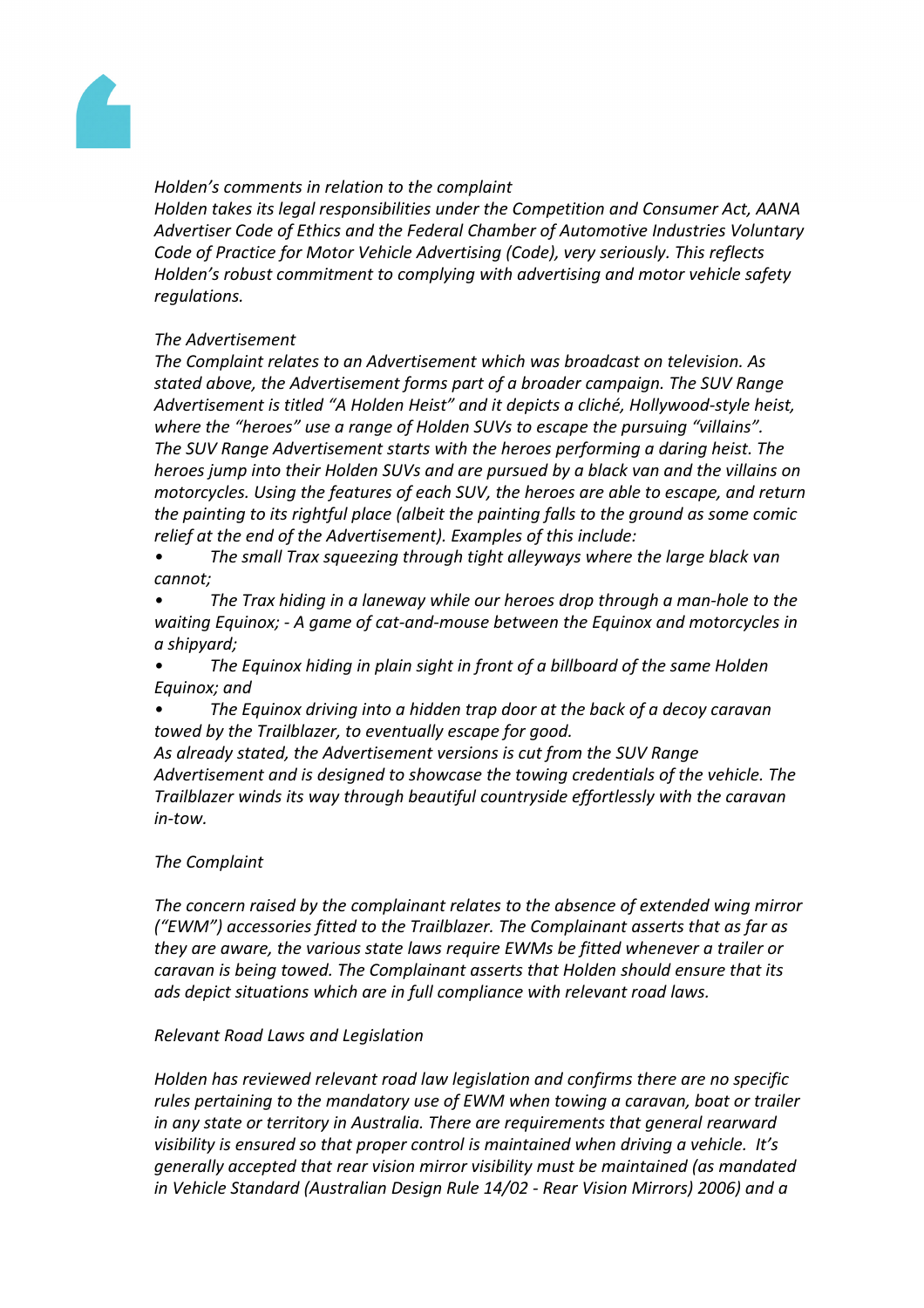

*driver can be fined for 'failing to have a clear view of the road and traffic, ahead, behind and to each side of the driver' (as taken from Victorian Road Safety (Vehicles) Regulations 1999).*

*A summary of the rules and advice relevant to towing are:*

*• The driver must be able to clearly see the road behind and any following or overtaking vehicle.*

*• Advice on NSW Roads & Maritime Services, Vicroads and RACV websites state that extension mirrors "may" be required for larger trailers.*

*• Extension mirrors may need to be removed when not towing (for example, this would be in order to comply with Victorian Road Safety (Vehicles) Regulations 1999 subclause 6 which states:*

*o Folding mirrors must not project more than 250 mm from the widest part of the vehicle / caravan.*

*o Non-folding mirrors must not project more than 150 mm from the widest part of the vehicle / caravan.)*

*• Sharp edges and breakaway rules would also be relevant.*

*The Victorian Road Safety regulations are the only state laws that pertain to rear vision mirrors, with the relevant clause included below:*

*Excerpt from Victorian Road Safety (Vehicles) Regulations 1999:*

## *35: Rear vision mirrors*

*(1) A rear vision mirror or mirrors must be fitted to a motor vehicle … so that a driver of the vehicle can clearly see by reflection the road behind the vehicle and any following or overtaking vehicle.*

*(4) A motor vehicle with a GVM not over 3·5 tonnes (except a motor vehicle mentioned in subclause*

*(2) or (3)) must be fitted with—*

*(a) at least 1 rear vision mirror on the right side of the vehicle; and*

*(b) at least 1 rear vision mirror on the left side of the vehicle or inside the vehicle. (6) However, the rear vision mirror may project not over 230 millimetres beyond the*

*widest part of the vehicle or combination if it can fold to project not over 150 millimetres beyond the widest part.*

## *37: Additional rear vision mirrors*

*A motor vehicle may be fitted with additional rear vision mirrors or mirror surfaces that are flat or convex or a combination of flat and convex surfaces.*

## *Holden's response*

*The Complaint is made pursuant to clause 2(c) of the Code, which requires that advertisers ensure that their advertisements for motor vehicles do not portray driving practices or other actions which would, if they were to take place on a road or roadrelated area, breach any Commonwealth law or the law of any State or Territory in the*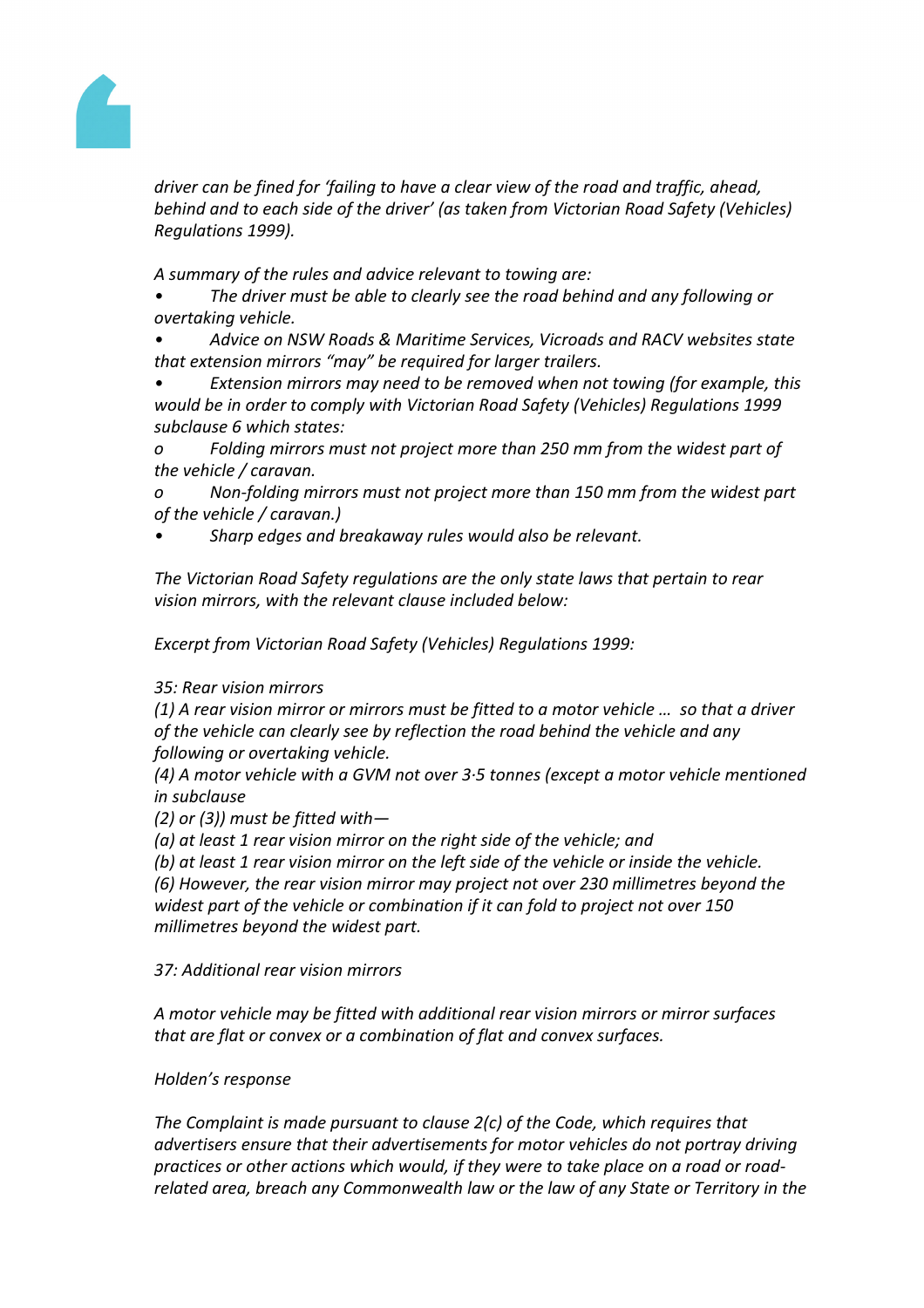

*relevant jurisdiction in which the advertisement is published or broadcast, directly dealing with road safety or traffic regulation.*

*The Advertisement was filmed in New Zealand, however, has also been broadcast in Australia where the Complainant resides. The relevant laws and standards relating to driving in Australia are discussed above and contained in the appendix.*

*Whilst we welcome the engagement of the Australian public to ensure that safety on our roads is maintained and we acknowledge the Complainant's concern, Holden rejects the complaint as the premise of the complaint is misconceived in that there is no law specific to mirrors and EWMs beyond ensuring general rearward visibility. Holden therefore believes the Advertisement is at all times in compliance with the provisions of the relevant legislation and therefore also clause 2 of the Code.*

*In particular, in applying clause 2(c) of the Code to the Advertisement, we note the following:*

*a) Holden does not in any way condone the breach of any State, Territory or Commonwealth law and that the driver of the Trailblazer has the requisite rearward visibility*

*b) There is no road regulation that is relevant to the mandatory use of EWMs. Provided that mirrors must maintain adequate view of the road behind, and if that is provided by the car's original mirrors as it was for the Trailblazer featured in the advertising in question, then extension mirrors are not required.*

*c) The Advertisement was at all times filmed under controlled conditions by trained and experienced professionals. There was no unaccounted-for traffic, or any other potential obstacle present at any point during filming.*

*d) The Advertisement was rigorously reviewed by our internal legal team who came to the same conclusion.*

*e) Crew members present on the day of filming, and contactable upon request, can attest to the fact that all safety precautions were followed before and during the filming.*

*f) While the Trailblazer featured in the Advertisement does not have EWM s fitted, the 'driver of the vehicle can clearly see by reflection the road behind the vehicle and any following or overtaking vehicle.'. This is evident in two key areas:*

*a. In this and other similar Trailblazer-only versions of the advertisement, the driver of the vehicle clearly has vision around his vehicle owing to his awareness that the motorbikes are coming up from the road behind and proceed to overtake. This is reinforced by a self-satisfied 'You Got This'. If the driver did not have the required vision, then this relief that the heroes had evaded the villains and the self-confidence in the 'Heist' being successful, would not have been possible*

*b. In the original 'Holden Heist' SUV Range advertisement, the whole story is predicated on the fact that the Trailblazer driver can see the Equinox approaching from the rear and flash its lights in order to lower the ramp to the caravan and complete the escape. In this clearly clichéd and dramatised scene, the Heist escape is completed and crucially it simply would not have been possible without the driver having visibility of the road behind to know the Equinox was approaching with its flashing headlights.*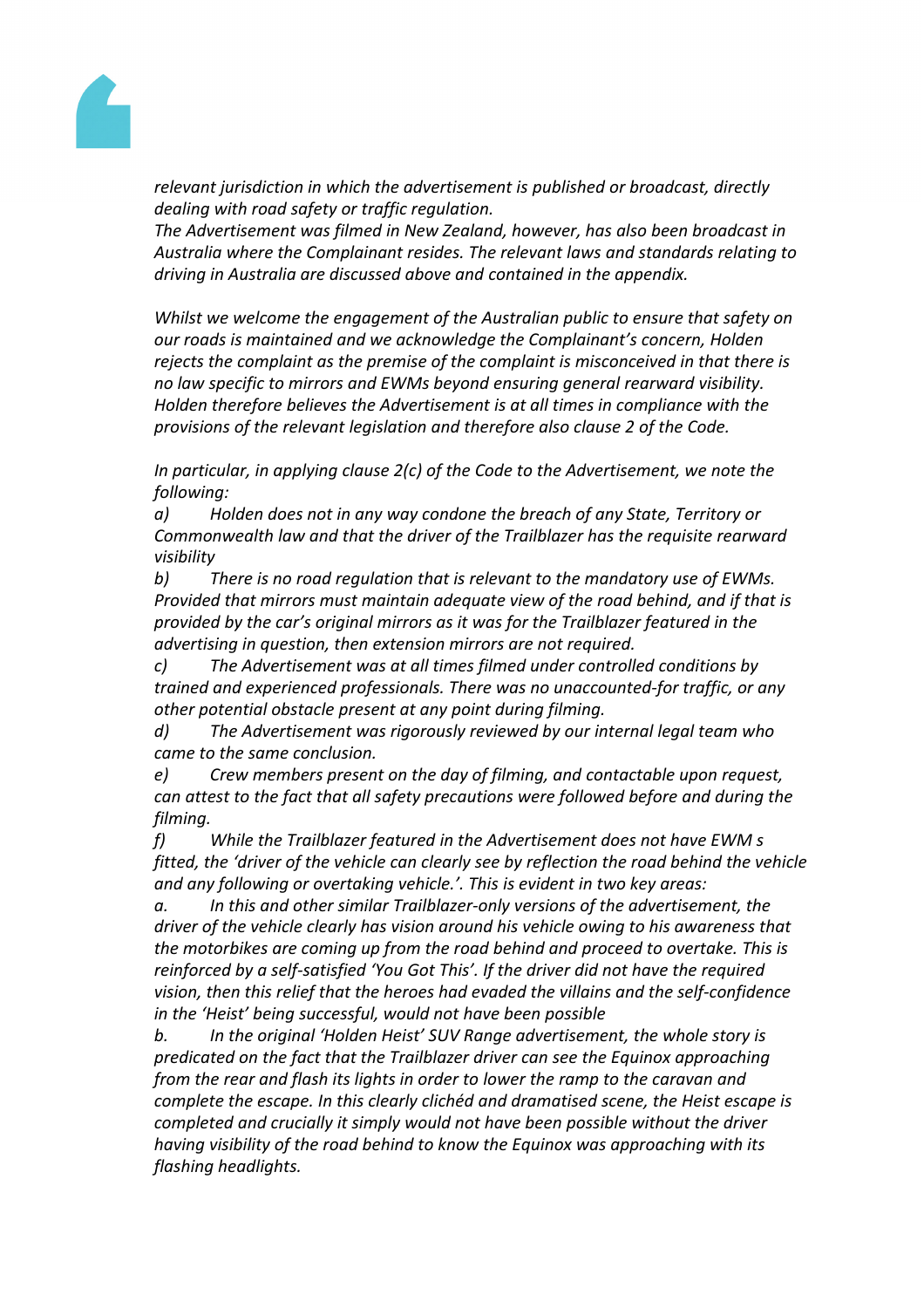

*g) We note that other manufacturers have featured images and videos of comparable vehicles towing without the presence of EWMs, and as such the Advertisement is consistent with industry practise.*

*While we acknowledge the current understanding of Complainant, Holden strongly believes that the Advertisement is in full compliance with the relevant laws and regulations, including the FCAI Code and AANA Code of Ethics, as well as real world community standards. Holden strongly supports the safety of all participants in its advertisements and produces all of its advertising material in line with this policy.*

#### *Conclusion*

*For the reason contained in this letter, it is Holden's position that the Advertisement does not breach either the FCAI Code or the AANA Code. As such, Holden submits that the Complaint should be dismissed.*

#### *A copy of the script*

*The Advertisement has one master version, along with regionally-specific adaptations that call out specific landmarks in each state to encourage Aussies to get out on the road and explore our 'Great Southern Land.' The master script is as follows: AUDIO VISION Music: One Way or the Other. Re-edit existing brand TVC to hero towing.*

*MVO: For a limited time, the seven seat Holden Trailblazer comes with seven years free scheduled servicing. Super: Holden Trailblazer. Animated graphic: 7 seat Trailblazer/7 years free scheduled servicing.*

*And with 3 tonne towing, wherever you go, whatever you tow… you got this. Super: You got this. ALT 1: 7 years free servicing on the Holden Trailblazer. Visit your Holden Dealer today.*

*Animated graphic: 7 years free scheduled servicing. Cut to Holden Trailblazer logo.*

*Details of the CAD reference number and CAD rating Master: G7EWPMVA (rated G) NSW version: G7EKCMVA (rated G) Victorian version: G7EKCMVA (rated G) QLD version: G7EKCMVA (rated G) SA version: G7EKCMVA (rated G) WA version: G7EKCMVA (rated G) NT version: G7EKCMVA (rated G)*

## **THE DETERMINATION**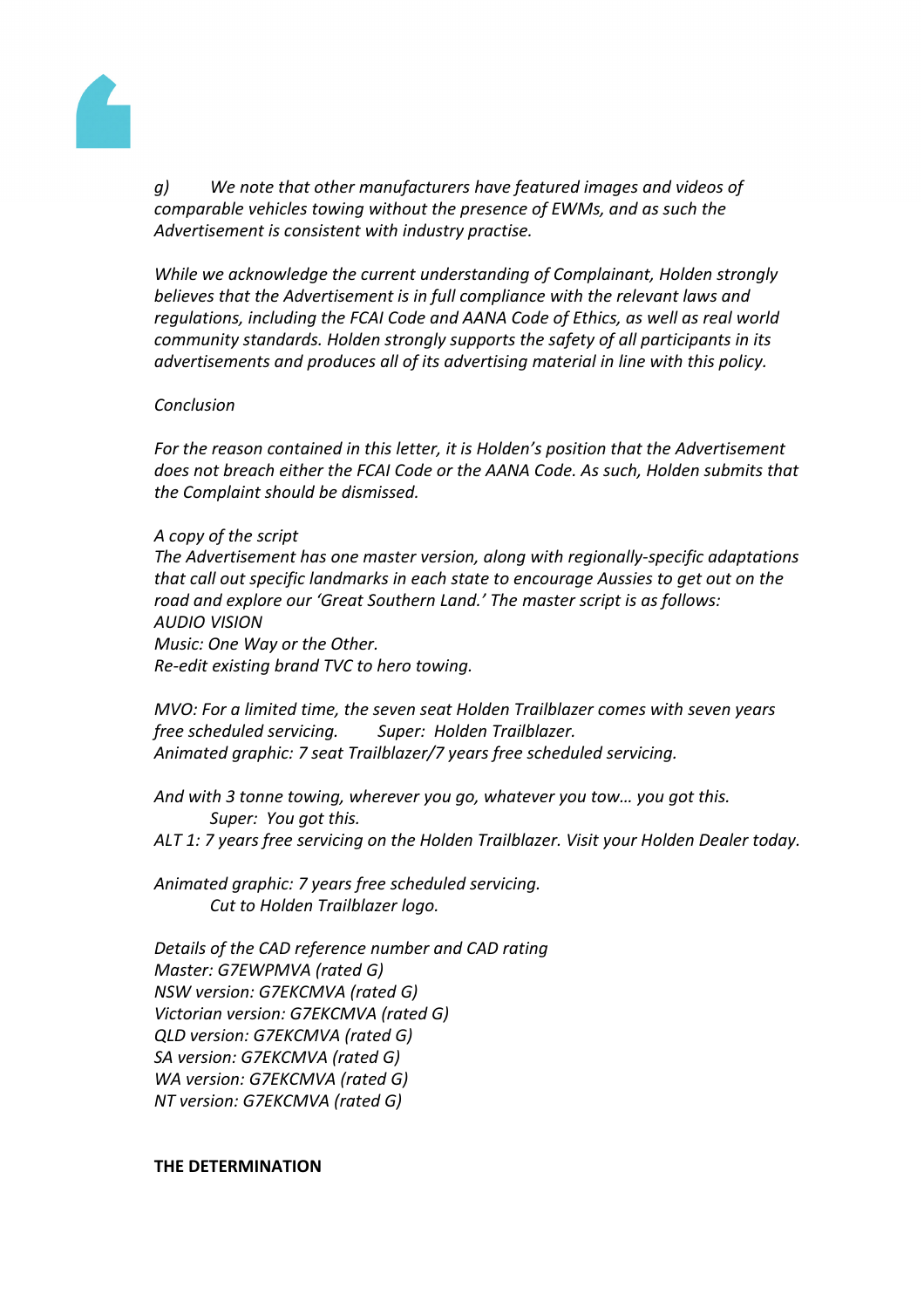

The Ad Standards Community Panel (Panel) was required to determine whether the material before it was in breach of the Federal Chamber of Automotive Industries Voluntary Code of Practice for Motor Vehicle Advertising (the FCAI Code).

To come within the FCAI Code, the material being considered must be an advertisement. The FCAI Code defines an advertisement as follows: "matter which is published or broadcast in all of Australia, or in a substantial section of Australia, for payment or other valuable consideration and which draws the attention of the public, or a segment of it, to a product, service, person, organisation or line of conduct in a manner calculated to promote or oppose directly or indirectly that product, service, person, organisation or line of conduct".

The Panel considered whether the advertisement was for a motor vehicle. Motor vehicle is defined in the FCAI Code as meaning: "passenger vehicle; motorcycle; light commercial vehicle and off-road vehicle". The Panel determined that the Holden Trailblazer was a Motor Vehicle as defined in the FCAI Code.

The Panel determined that the material before it was an advertisement for a motor vehicle and therefore that the FCAI Code applied.

The Panel noted that there were two versions of this television advertisement which featured the Trailblazer and caravan.

The Panel noted the complainants' concerns that the advertisement features a caravan being towed without mirrors which can see down each side which is illegal and unsafe.

The Panel then analysed specific sections of the FCAI Code and their application to the advertisement.

The Panel considered clause 2(c) of the FCAI Code. Clause 2(c) requires that:

*"Advertisements for motor vehicles do not portray ...driving practices or other actions which would if they were to take place on a road or road-related area, breach any Commonwealth law or the law of any State or Territory in the relevant jurisdiction in which the advertisement is published or broadcast directly dealing with road safety or traffic regulation. (examples: illegal use of hand-held mobile phones or not wearing seat belts in a moving motor vehicle]."*

The Panel noted the advertiser's response that there are no specific rules relating to extended wing mirror accessories when towing a vehicle in any State or Territory, and that the driver in the advertisement can clearly see by reflection the road behind the vehicle.

The Panel noted that there are no specific road rules related to the requirement for additional mirrors when towing a vehicle, rather the provisions state that the driver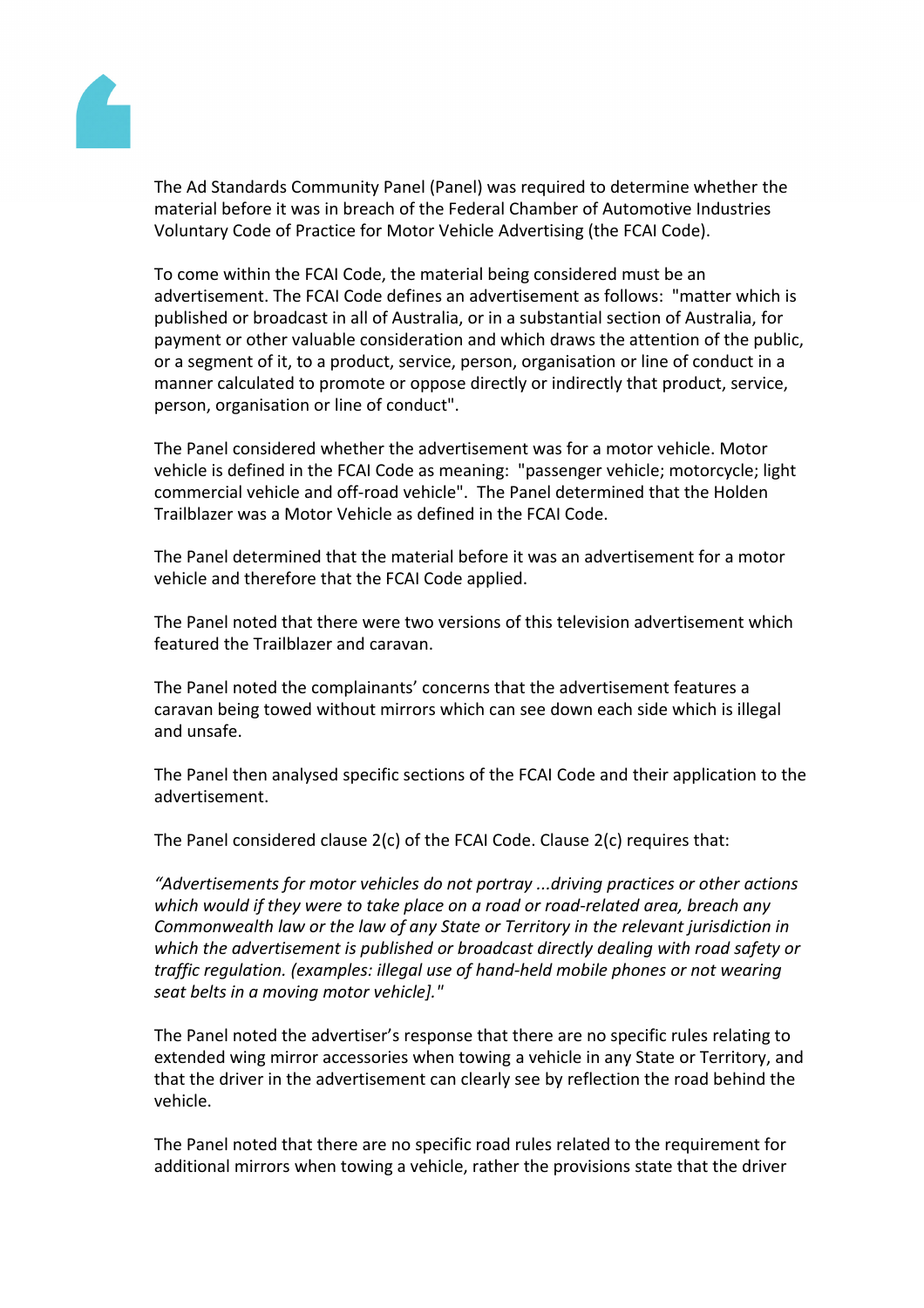

must be in control of the movement of the trailer and that any driver must have a clear view of the road behind the driver.

The Panel considered that Australian Road Rule 294 states: *(2) The driver of a motor vehicle must not tow a trailer unless: (a) the driver can control the movement of the trailer; and (b) it is safe to tow the trailer. (https://www.pcc.gov.au/uniform/Australian-Road-Rules-19March2018.pdf)*

The Panel noted that trailer is defined in the Australian Road Rules as "vehicle that is built to be towed, or is towed, by a motor vehicle, but does not include a motor vehicle that is being towed" and considered that a caravan would fit under this definition.

The Panel also considered that Australian Road Rule 297 states: *(2) A driver must not drive a motor vehicle unless the driver has a clear view of the road, and traffic, ahead, behind and to each side of the driver (https://www.pcc.gov.au/uniform/Australian-Road-Rules-19March2018.pdf)*

The Panel considered that in the first version of the advertisement the driver appeared to be in control of the movement of the trailer and was not driving in a manner which would be unsafe. The Panel considered that the caravan did not appear to be excessively wide and that there was no indication in the advertisement that the driver did not have a clear view of the road behind the vehicle through the use of the side mirrors or a rear camera. The Panel considered that the first version of the advertisement did not portray driving practices or other actions which would if they were to take place on a road or road-related area, breach any Commonwealth law or the law of any State or Territory

The Panel considered that the second version of the advertisement was clearly in a fantasy setting, and was not a realistic depiction of driving practices. The Panel considered that in the context of the fantasy scenario shown in the advertisement the driver of the vehicle was able to see the other vehicle approaching from behind, as well as see the motor bikes when they were behind and beside the caravan. The Panel considered that the driver was see to have a clear view of the road, and traffic, ahead, behind and to each side of the driver.

The Panel noted that there was a suggestion in the advertisement that the car approaching from behind drove up the ramp and was hidden in the caravan. The Panel noted that you don't actually see the vehicle driving into the caravan or see the people still in the vehicle once it is on the caravan. The Panel considered that this behaviour would be unsafe and illegal, however considered it was clearly an exaggerated-fantasy scenario and not a realistic depiction of driving practices. The Panel considered that the second version of the advertisement did not portray driving practices or other actions which would if they were to take place on a road or roadrelated area, breach any Commonwealth law or the law of any State or Territory